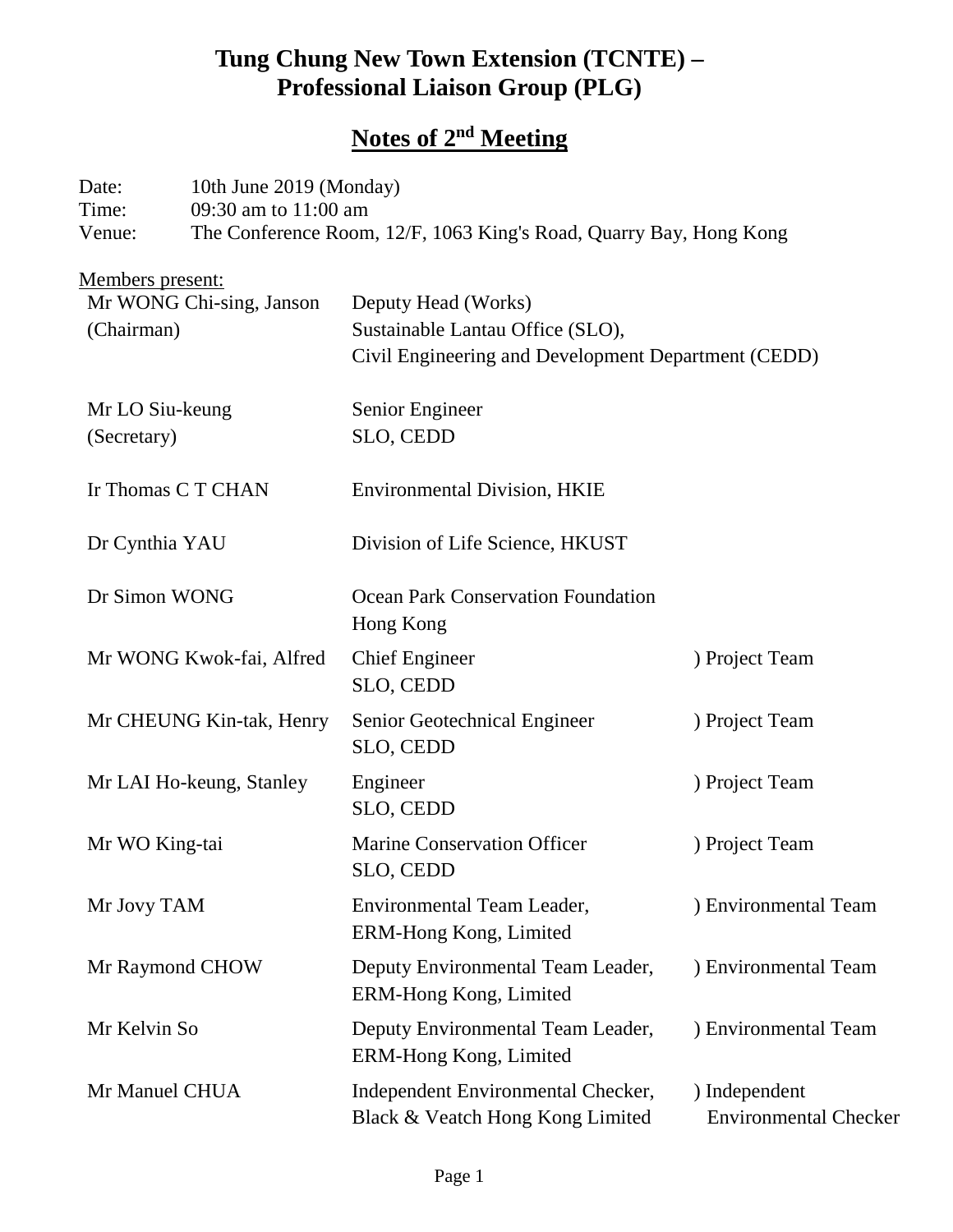| Mr Ivan TING                                   | Deputy Independent Environmental<br>Checker, Black & Veatch Hong Kong<br>Limited | ) Independent<br><b>Environmental Checker</b> |
|------------------------------------------------|----------------------------------------------------------------------------------|-----------------------------------------------|
| In attendance:<br>Mr LO Chi-chiu               | School of Biological Sciences, HKU                                               |                                               |
| Mr DING Yanlu                                  | Department of Civil Engineering, HKU                                             |                                               |
| Mr Francis Leong                               | Project Manager,<br><b>AECOM</b> (Asia) Company Limited                          | ) Project Consultant                          |
| Mr Chris HO                                    | Senior Project Engineer,<br><b>AECOM</b> (Asia) Company Limited                  | ) Project Consultant                          |
| Mr Frankie FAN                                 | Principal Resident Engineer,<br><b>AECOM</b> (Asia) Company Limited              | ) Project Consultant                          |
| Mr Dennis LEUNG                                | Chief Resident Engineer,<br><b>AECOM</b> (Asia) Company Limited                  | ) Project Consultant                          |
| Mr Chris CHEUNG                                | Senior Resident Engineer,<br><b>AECOM</b> (Asia) Company Limited                 | ) Project Consultant                          |
| Absent with apology:<br>Prof. Kenneth MY LEUNG | School of Biological Sciences, HKU                                               |                                               |

Prof. Quentin Zhong Qi YUE Department of Civil Engineering, HKU

#### **1 Welcome Responsible**

1.1 The Chairman welcomed and thanked members for attending the second meeting of the PLG.

#### **2 Confirmation of Last Meeting Minutes**

2.1 The Secretary expressed that the minutes of the last meeting was circulated to members and no comments were received. The last meeting minutes was agreed by all members without amendment.

#### **3 Matters Arising from Last Meeting**

3.1 The Environmental Team (ET) reported the follow-up actions taken in respect of the items discussed in the last meeting: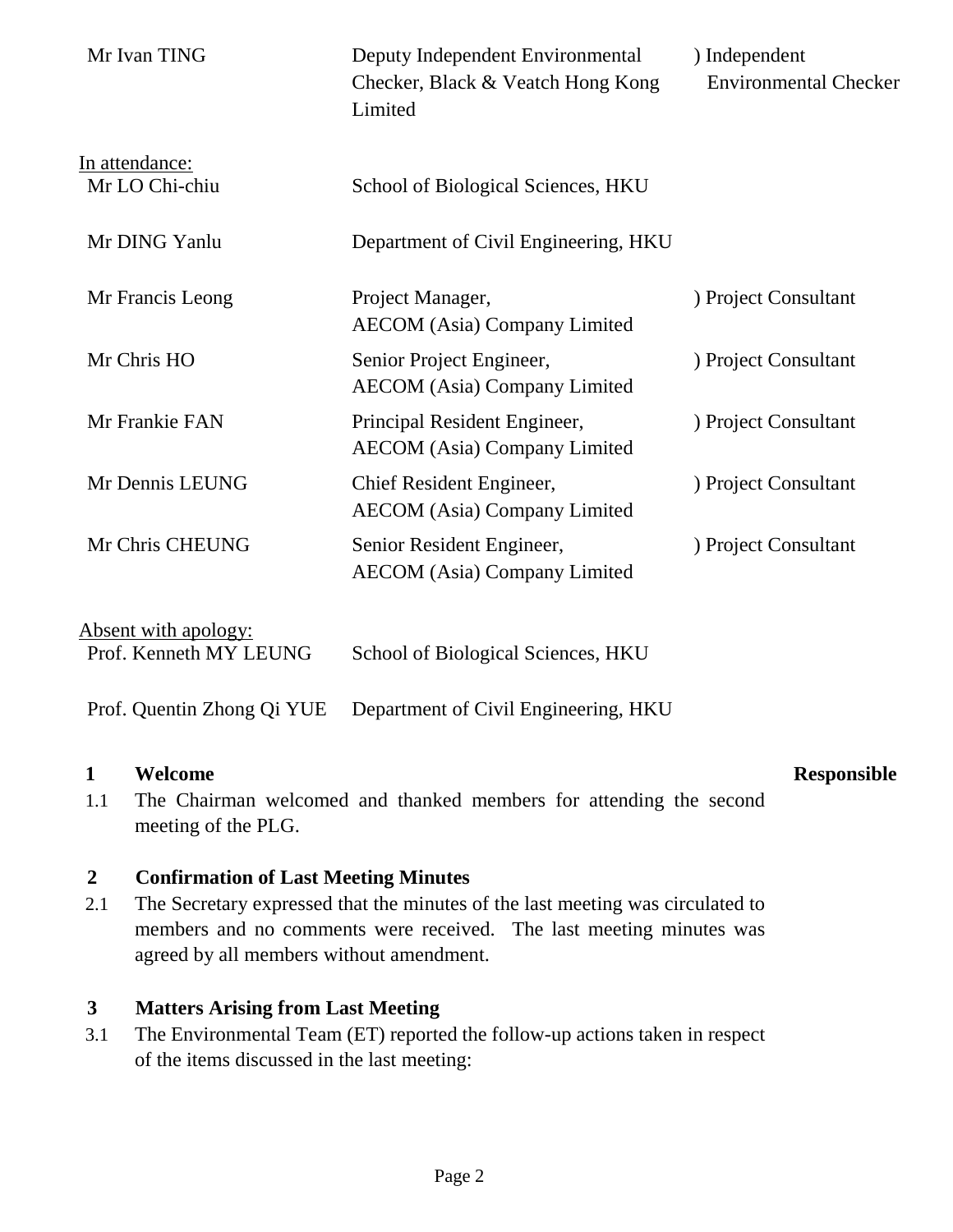(a) Benchmark for the action and limit levels of ecological monitoring The ET indicated that given intertidal assemblages varied in wet and dry seasons, a review of full year ecological data would be conducted in 2019-Q3 with a view to setting up the action and limit levels taking into account seasonal fluctuation. The comments on the findings would be sought from the relevant authorities including EPD and AFCD, as well as the members.

The ET expounded the methodology of the intertidal monitoring at Tung Chung Bay and Tai Ho Wan which comprised (1) an active search survey to search for intertidal species (including seagrass and horseshoe crabs) at accessible mudflats of each monitoring location; and (2) quantitative survey to estimate the density of intertidal assemblages at selected tidal levels of each monitoring location. The intertidal monitoring covered the area of low tidal level (1 m above Chart Datum) in accordance with the methodology. As such, there was a limitation on the timing of the intertidal monitoring which had to take into account the predicted tides from the Hong Kong Observatory. A member commented that the ecological survey results might be affected by the weather and suggested to compare the data with other studies and relevant literature to enhance data representativeness.

#### (b) Monitoring of seagrass beds at San Tau

The ET advised that San Tau Beach (Site of Special Scientific Interest) was located at western side of Tung Chung Bay and far away from the Tung Chung East (TCE) Project site. According to the EIA Report, direct loss of intertidal habitat and adverse water quality impact within San Tau due to construction was not anticipated and thus ecological monitoring at San Tau was not recommended. To address members' concerns, the ET would keep on undertaking site inspections and monitoring water quality regularly.

In consideration of the representativeness of the intertidal monitoring data, a member recommended the monitoring team could compare relevant past data immediately after the survey to see whether it was necessary to conduct further survey to confirm the findings. The ET agreed to consider the recommendation in deriving the event and action plan for the intertidal monitoring.

A member suggested conducting intertidal monitoring at San Tau to provide baseline information for better planning of the future Tung Chung West (TCW) development which was located close to Tung

**CEDD** 

**ET**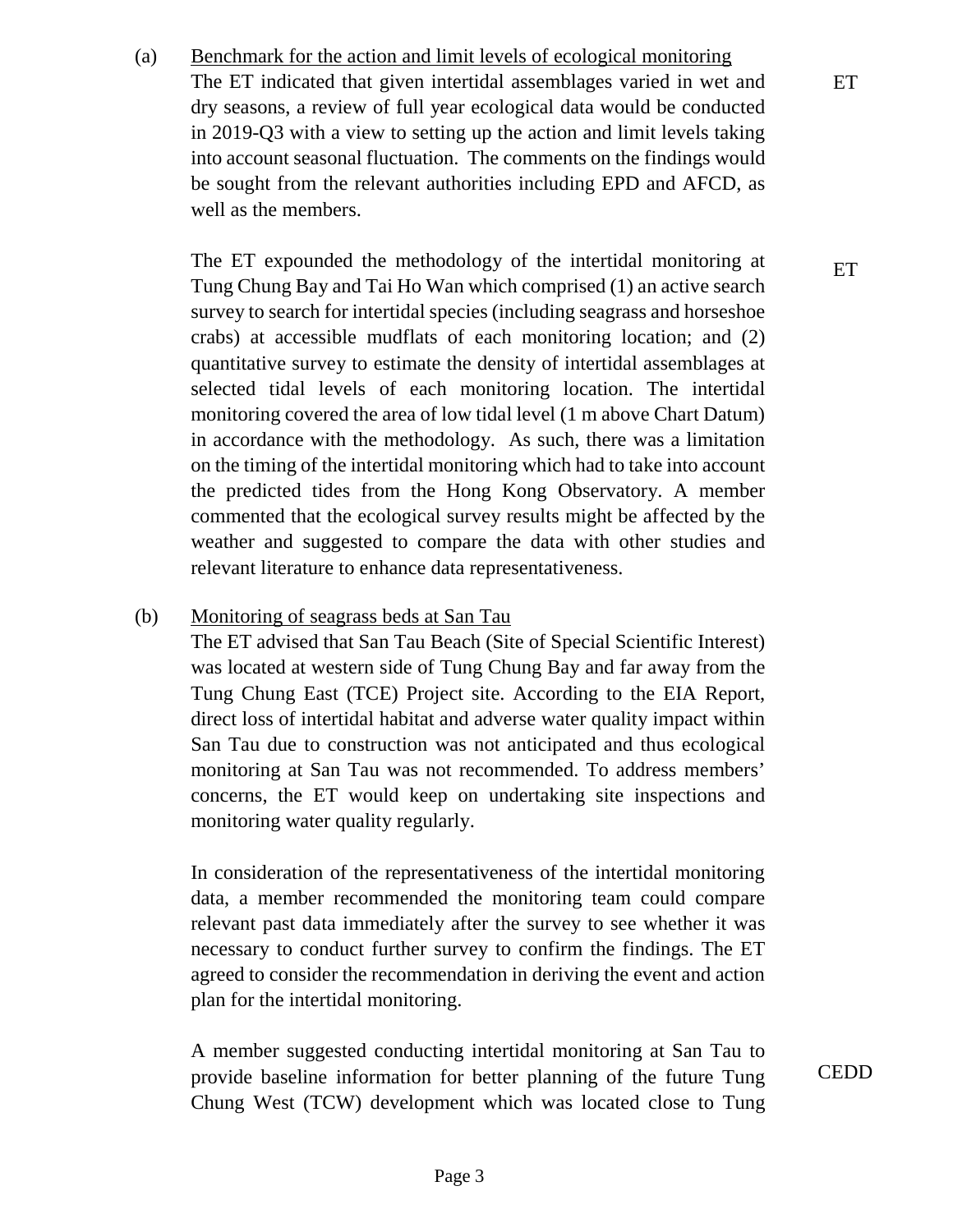Chung Bay. The CEDD welcomed the suggestion and would consider conducting the monitoring works for TCW Project in due course.

#### **4 Presentation**

4.1 Progress of Reclamation Project

The Project Consultant briefed the members on the construction progress of TCE reclamation contract and the works forecast in the next six months. The Project Consultant introduced the procedures of non-dredged reclamation and the method of deep cement mixing works. Moreover, CEDD would continue to issue Project Newsletters quarterly for disseminating first-hand project information to the nearby residents and the public.

#### 4.2 Environmental Monitoring and Audit

The ET reported the environmental monitoring results including air quality, noise, water quality and ecology and their implementation situation. No project-related exceedance was recorded for all parameters. The ET also presented the environmental mitigation measures implemented on-site and additional noise mitigation measures on DCM barges.

#### 4.3 Real-time Tracking and Monitoring System

The ET introduced the real-time tracking and monitoring system for dump trucks adopted in the TCE reclamation contract to prevent illegal dumping and landfilling of construction and demolition materials. In response to a member's enquiry, the ET advised that all 40 dump trucks deployed for the contract were installed with registered GPS.

#### **5 Discussion**

- 5.1 After the presentation, some members raised the following questions and the responses from CEDD/ET/IEC/Project Consultant were summarized below.
	- a) The water depth for water quality sampling The ET advised that depending on the water depth, there were three water levels for monitoring (e.g. 1m above seabed; middle level; and 1m below water surface, for water depth over 6m).
	- b) Non-project related exceedance cases for water quality monitoring The ET advised that there were some non-project related exceedance cases for water quality monitoring. The ET investigated every exceedance case carefully by comparing the monitoring data with control stations, reviewing the construction activities as well as the mitigation measures being implemented to determine whether the exceedance was project related or not. So far, all exceedance cases were found to be non-project related.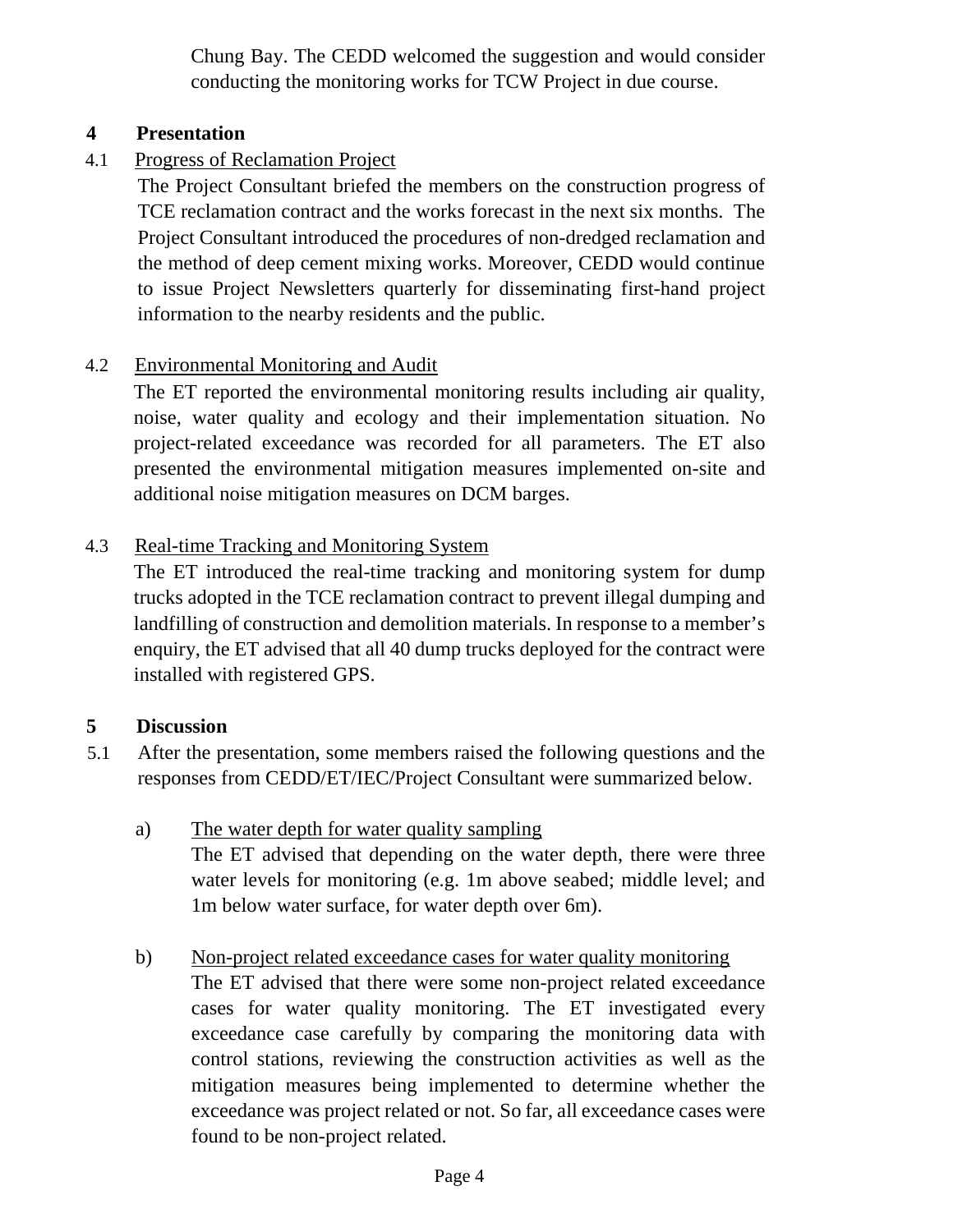The majority of exceedance cases related to the dissolved oxygen (DO), particularly in the summer season when water stratification might occur due to difference in water temperature, resulting in poor mixing and low DO at the seabed. Based on the water quality review, other water quality monitoring stations in the North Lantau water also had the same low DO situation. Hence, it was regarded as non-project related. The ET also reported there were a few exceedance cases on suspended solids and turbidity, but the data review demonstrated that they were contributed by seasonal variations.

A member suggested to provide a summary of project related / nonproject related exceedance cases against time in the next meeting in order to have a better understanding of the trend.

ET

#### c) Concern of water quality after reclamation works

A member wondered if the water quality and sedimentation would be affected after the reclamation works due to narrowing down the water channel. Baseline monitoring and aerial photographs would provide useful information to assess the water quality impact during operation phase. A member recommended to conduct post-reclamation water quality monitoring. The ET advised that they would monitor the water quality in the area until the completion of the reclamation works.

#### d) Eco-shoreline

A member questioned about the current status of the provision of ecoshoreline. The Project Consultant expected that the eco-shoreline would be established after seawall formation and the environmental conditions would be improved. The Project Consultant opined that sedimentation was favourable to the growth of mangrove.

The Project Consultant also reported that the trial of eco-shoreline was under preparation. CEDD suggested that a visit to the eco-shoreline trial site at Siu Ho Wan could be arranged as part of the next PLG meeting (i.e. end 2019).

#### e) Implementation of silt curtain

A member commented that good implementation of silt curtain in the TCE reclamation contract was observed. The member reminded to conduct silt curtain inspection regularly, especially after adverse weather, to avoid potential leakage of suspended solids due to the damage of silt curtain.